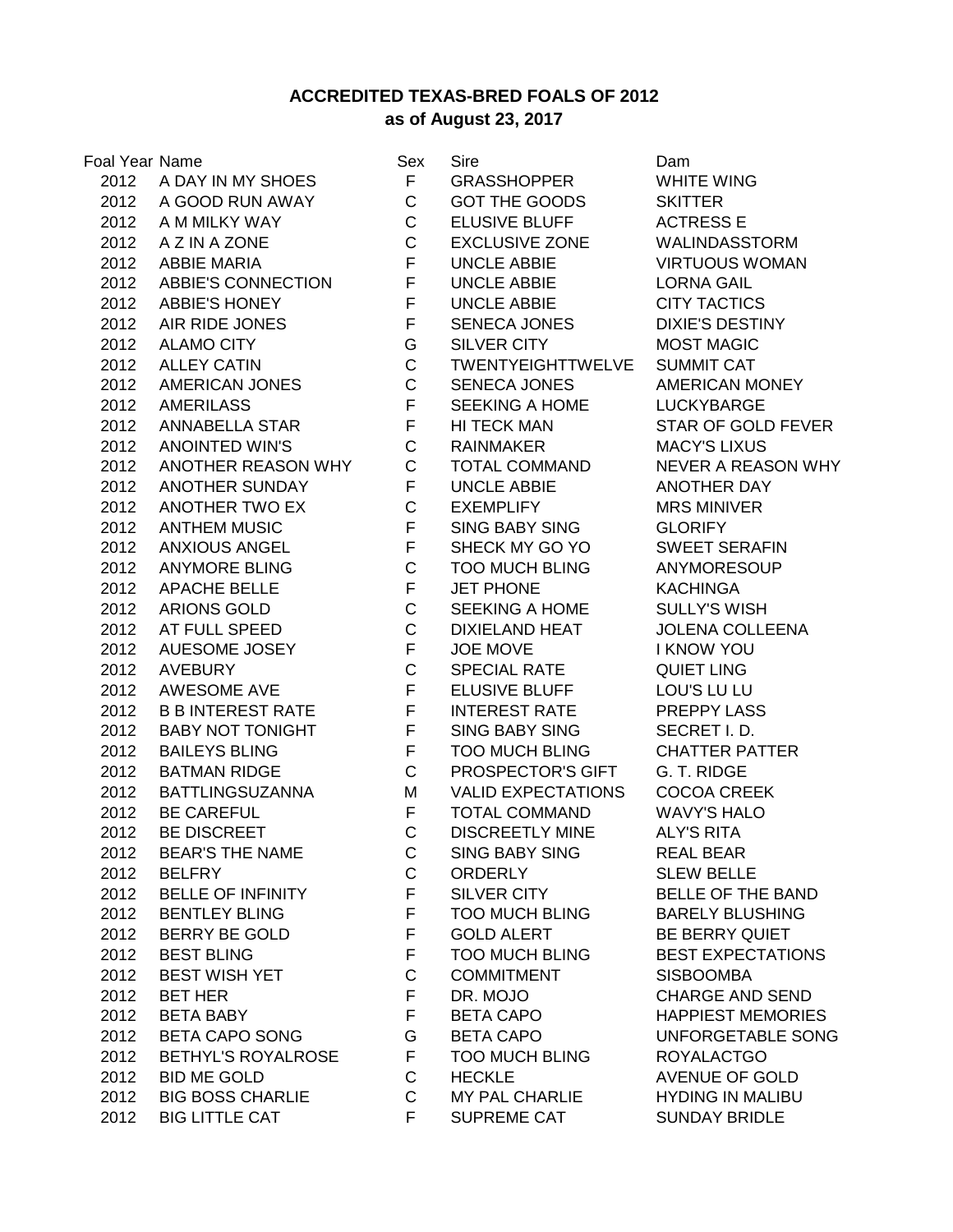CRYPTO ORANGE F TAILFROMTHECRYPT SUDDENLY ALONE

 BIG MAN STAN C ANGLIANA SHESALITTLEDANDY BIG MESA C GONE EAST STONER MESA 2012 BIRG IS THE WORD F SPECIAL RATE BIRGET BLAZIN RED RULER C RULER'S COURT MY APRIL BLING IT ON DEEYA F TOO MUCH BLING DEEYA MARIA BOLTON EXPRESS C TOO MUCH BLING JULIE MON BOND GIRL F VALID EXPECTATIONS SMOKIN N JOKIN BRAZED C DIXIELAND HEAT LEZLIE LEE 2012 BRAZOS BOOGIE C GRASSHOPPER IDE DANCE BRIGHT BLUE C MIDNIGHT LUTE LADY GALLAPIAT 2012 BROKEN ZIPPER C SUPREME CAT CITY TONE BUTTERSCOTCH MAN C CAPTAIN COUNTDOWN PYRITE HONOR 2012 C CITY ECHO F COMMANCHERO EXPECT AN ECHO C. A. CINNAMON F STORMCATS ASSAULT LINDA LINDA CAMP POINT G SNOW RIDGE SMOKING MEMO CANZADA CARLOTTA F ETESAAL MADDIE'S PRIDE 2012 CAPPUCCINO CREEK F SHOAL CREEK HAITIAN HEAT CAPTAIN DONAHO C NIGHT FLIGHT X RAYEYES CAPTAIN HARRIS C NIGHT FLIGHT TARCAVATE CARAGOLD C TOO MUCH BLING PRINCESS CARA 2012 CAROL'S FLYER FEARLY FLYER DEEP FINESSE CASEY AT BAT C MY FAVORITE GRUB HALO KEELY CASH'S GAL F SILENT PICTURE SHE'S GENTLE 2012 CATCH A FIX F SILENT PICTURE CATCH YOUR FANCY 2012 CATS WEST F INTIMIDATOR CATS RULE CAUSEWAY CHOPO F NIAGARA CAUSEWAY CHOPARD CHARLIE TOBE C WHITEHOUSE CHARLIE VIVOZ CHASING STARS C SING BABY SING YOU GLITTER GIRL CHILLINWIDMYPEEPS F SING BABY SING PROUDTOBEAPRADO 2012 CHITOZ HEART C CHITOZ STEAL A HEART CHOD'S BABY SLEW G LOTS OF SLEW CHOD'S COMMEMORATE CHRONOLOGIC'SGHOST F PARADING PLATINUM STREAK CHU CHU PEGASIS F SHERMANESQUE RUNAWAY CHU CHU CIBOLO PETE C DRUMS OF THUNDER SUNNYS GOLD LEGEND CLAMOROUS CLARISSA M VALID EXPECTATIONS KEEPTHENAME 2012 CLASSHOPPER F GRASSHOPPER IRISH EMILY 2012 CLEVER INTIMIDATOR M INTIMIDATOR MY PRECIOUS TRICK CLEVER KITTY F MAGIC CAT CLEVER CREW CODE C GRASSHOPPER VALID CODE 2012 COLORADO CITY C SILVER CITY BONITA BELLE COLT SILVER BULLET C SILVER CITY FLYING NATIVE COMANCHE BLING C TOO MUCH BLING COMANCHE WIND 2012 COMANCHE CAT G SUPREME CAT COMANCHE JET COMET'S MARK C CAPTAIN COUNTDOWN SHEZAMARKEDWORD COMMAND CENTER G TOTAL COMMAND HULACHERO COMSTOCK SPECIAL C SPECIAL RATE LAUREN ROSE CONQUISTADOR D'ORO C CONQUISTADOR STARR CREMA D'ORO COOKIN ON SATURDAY C SHANIKO COOKIN'S CAST COOL IT BABY G SING BABY SING MS ASTAR CRYBABYCRY F EARLY FLYER SUNNIE WILD CRYPTO NATIVE F TAILFROMTHECRYPT ONE BOLD LOOKER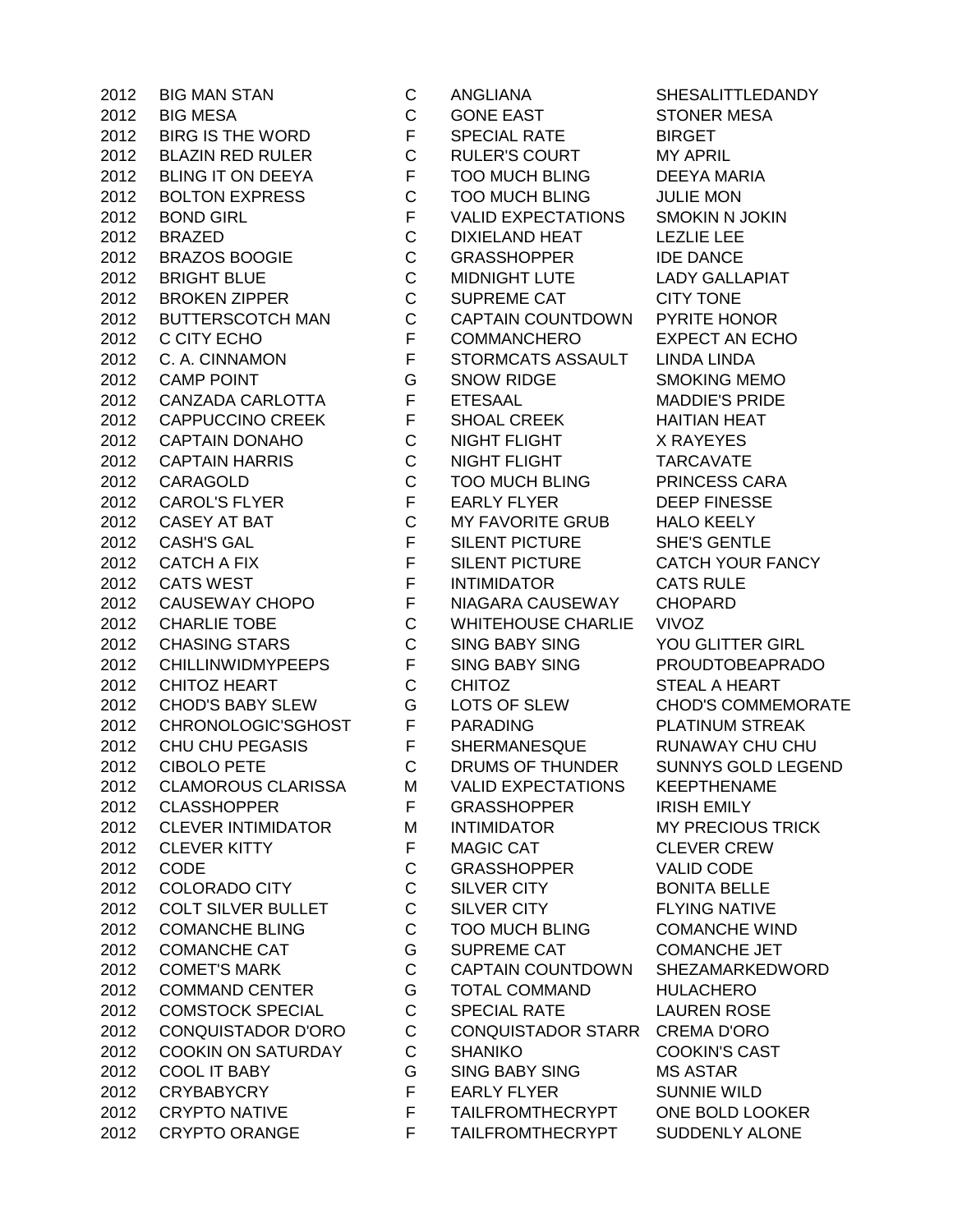GABY'S TOPS F QUICK RIB TYLER'S TOPS

 CURANDERA ESPECIAL F SILENT PICTURE FRIEDA FRAU 2012 CURLY CAT FMAGIC CAT ABRA JOY DANCINGPEGASUS C DANCING JIM REISTRA DARK BLUE C WHITEHOUSE CHARLIE ACTION ROSA DAY OF THE GOLD F SEEKING A HOME DAYBEFOREYOU DAZZLING FREE F EVERYTHING FREE SHE'S DAZZLING DEER LEASE DRAMA G DRUMS OF THUNDER OOH DEE MAC DEVILISH MENHAL C MENHAL DEVILISH LOOK 2012 DIAMETRICA F ORDERLY FLEXIBLE LADY DIANA K. F UNCLE ABBIE DIXIEWOOD DIMES FROM HEAVEN F FUSAICHI PEGASUS DANZIGCA DISORDINE C GRAVE DIGGER CHEQOUTHELADY DIVERGENT GIRL F TOTAL COMMAND RUNAWAY INFLATION DON VICTOR C OLMOS MAFITA DONA BARBARA F LIL'S MARKET BLUE SAFARI DONTLEAVEMEBEHIND F STROLL CAT TALE DORITOZ C CHITOZ SUNSET SAIL 2012 DOROTEO ARANGA C CONQUISTADOR STARR CICA DOS DIABLO F EVIL MINISTER CLOSING DIABLO DREAM DELIVEREY F MENHAL GRECIAN SPELL DREAM DREAM F TOO MUCH BLING ROCHELLE 2012 DRIVING MISS DEE FTWENTYEIGHTTWELVE U GOTTA LUV DEE DUCK BLIND C GRASSHOPPER WOOD DUCK DUSTIN E C UNCLE ABBIE EXPECTAWINNER EARLY ESOTERIC C EARLY FLYER EMPTOR 2012 EARLY FEELINGS F EARLY FLYER VIGOROUS FEELINGS EARLY SUNDAY C EARLY FLYER INAMONTHOFSUNDAYS ELDON'S GIRL F ELDON'S EFFORT SEXY GLITTER ELDON'S HOME C ELDON'S EFFORT HOME TO ERINDALE ELDON'S PHANTOM F ELDON'S EFFORT SMART PHANTOM 2012 ELECTRIFY F TOO MUCH BLING HEAD FOR THE SHED ELLE KAY F SUPREME CAT TONE UP EMBRACED F DYNAMEAUX NAUGHTY GAL EVERYTHING BLING F TOO MUCH BLING ANYTHINGMORE EVERYTHING'S A BET G EVERYTHING FREE COLMENA EVIL MELODY F EVIL MINISTER ONGOING MELODY EXACTACATE F ORDERLY PERFECT CATE 2012 EXIT WEST F INTIMIDATOR EXOTICA JONES EXPECT FOOLISHNESS G VALID EXPECTATIONS CHATTE NOIR 2012 EXPECT TO FLY F EARLY FLYER MARTYS EXPECTATION F J UNCLE LEW DEE C UNCLE ABBIE LOVELY EYES FA LOOP A LAY F ADVANCEEXPECTATION EXOTERIC FALCONINA F DALE'S DEMON RED SLAMINA FIVE ONE FIVE OH F SNOW RIDGE LUCKISALADY 2012 FLYER WRIGHT F EARLY FLYER HADENOUGH FLYING FRENCHMAN C EARLY FLYER AGUASCALIENTES FOOLISH CAT C TACTICAL CAT NOBODY'S FOOL 2012 FOOYAH F SATURDAY EDITION FOOGEETAH FOX CROSS C GENERAL REPORT FOX HOLLOW STAR FOXY ANNA F ANGLIANA NEARLY FORGOTTEN 2012 F'RILLY MISS F SING BABY SING CONE STAR LILLY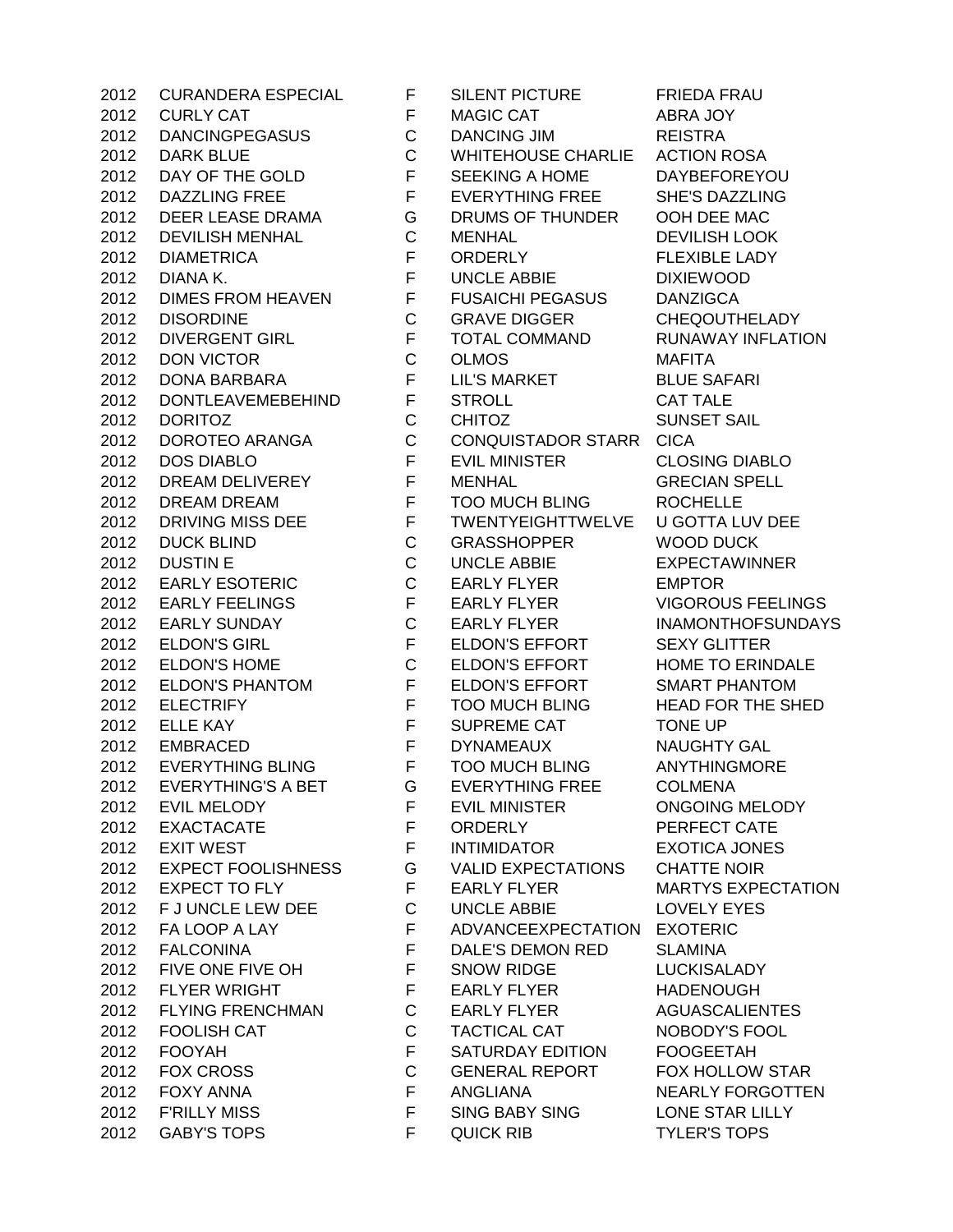GILDED BLING F TOO MUCH BLING TRINITY BLUFFS GINA'S LAST STAND C SHECK MY GO YO GINA'S PATIENCE 2012 GO BUNNEE **F** PINE BLUFF BRICK HOME GO FOR MULA F MULA GULA GO FOR DIAMONDS GOINGFORTHEGLORY F GO NOW LANG'S GLORY GOLD COWBOY C SEEKING A HOME BRITS GOLD 2012 GOLD FLIGHT C EARLY FLYER ROCKIN REGENT 2012 GOLDENGAFF F GAFF GOLDIELOO GOM JABBAR C EARLY FLYER BIEN SUR GOTHESMARTS F GOT THE GOODS CLEARLY A SMARTY GOTTHERIGHTONEBABY C SING BABY SING FOXY JILL 2012 GRACE UNDER FIRE F SEEKING A HOME PICTURE OF GRACE GRANNY'S BLING C TOO MUCH BLING GOOD GRANNY GRAVE REDEMPTION C GRAVE DIGGER HONALUA HONEY GREELEY EXPRESS C LAUNCHED MISSILE WHATMONEYCANTBUY 2012 GREY BOY C GRASSHOPPER BETTYBIGBUCKS GRILLA F GRASSHOPPER FRESAS AND CERVEZA GUESS AGAIN C TOO MUCH BLING FAST FIND 2012 HALF **F HALF OURS** IMPISH HALO VALENTINA F POWER STORM LITTLEBIT HALO 2012 HART OF A WINNER C SEVEN RINGS MAJOR MEAN GAL HAULIT OR MOVEOVER C TWO STEP SALSA DIALIT UP 2012 HAVANA ON THE RUN F MR. NIGHTLINGER HADIVANA HAWAIIAN JOE C JOE MOVE HAWAIIAN ATTITUDE 2012 HOLD THE PAPERS F STEPHEN GOT EVEN TRENCH CAT 2012 HOME CLASS G SEEKING A HOME ISIT CLASS HOOKED ON TRACK C EARLY FLYER HILLBILLY JAZZ HOP IN C GRASSHOPPER TUNED IN 2012 HOT DUBAI BEAUTY F RULER'S COURT PANCHIE HYDE AND GO G SAFADO ARADIA I BEAT THE TORNADO C SING BABY SING OPEN MEADOWS 2012 I GOT GOOD CASE F GOT THE GOODS ROYAL DIVORCE CASE I GOT THE GOODGOLD F GOT THE GOODS DAWAYTOGOLD 2012 I GOT THE PRIZE F THE DEPUTY IS HOME TWISTED PRIZE 2012 I SEE THE LIGHT F SPECIAL RATE DAWALI ICAN ITHINK ICAN F UNCLE ABBIE ALEDO AFFAIR 2012 ICE N SWEET F SING BABY SING SHAVED ICE I'M A GONE PACON C VALID EXPECTATIONS BLARNEY GIRL I'M SHAMELESS C MUNNINGS MORSEL IM STILL YOUR GIRL F MENHAL VAUX DE VIRE I'MAFASTBABY F SING BABY SING MY THREE SISTERS 2012 IMPROPER CAT F IMPROPER AGAIN GREY C CAT IN THE POCKET C GILDED CRUSADER PEDRO'S CHOICE 2012 INDIAN MINNIE MAN MR. NIGHTLINGER MYSTERIOUS LIGHT INDIAN TWIST F MAGIC CAT MOVING APPEAL INFECTIOUS F VALID EXPECTATIONS RED CELL INTHEPASSINGLANE C HI TECK MAN MISS SUMMER INTIMIDATING GAL F INTIMIDATOR MARGARITA GAL 2012 INVEST EARLY F EARLY FLYER INVESTABULL ISLANDER C GRASSHOPPER SURFBOARD J R SPECIAL G SPECIAL RATE SPILL THE WINE

GET COZZY F CHITOZ CALL AN AUDIBLE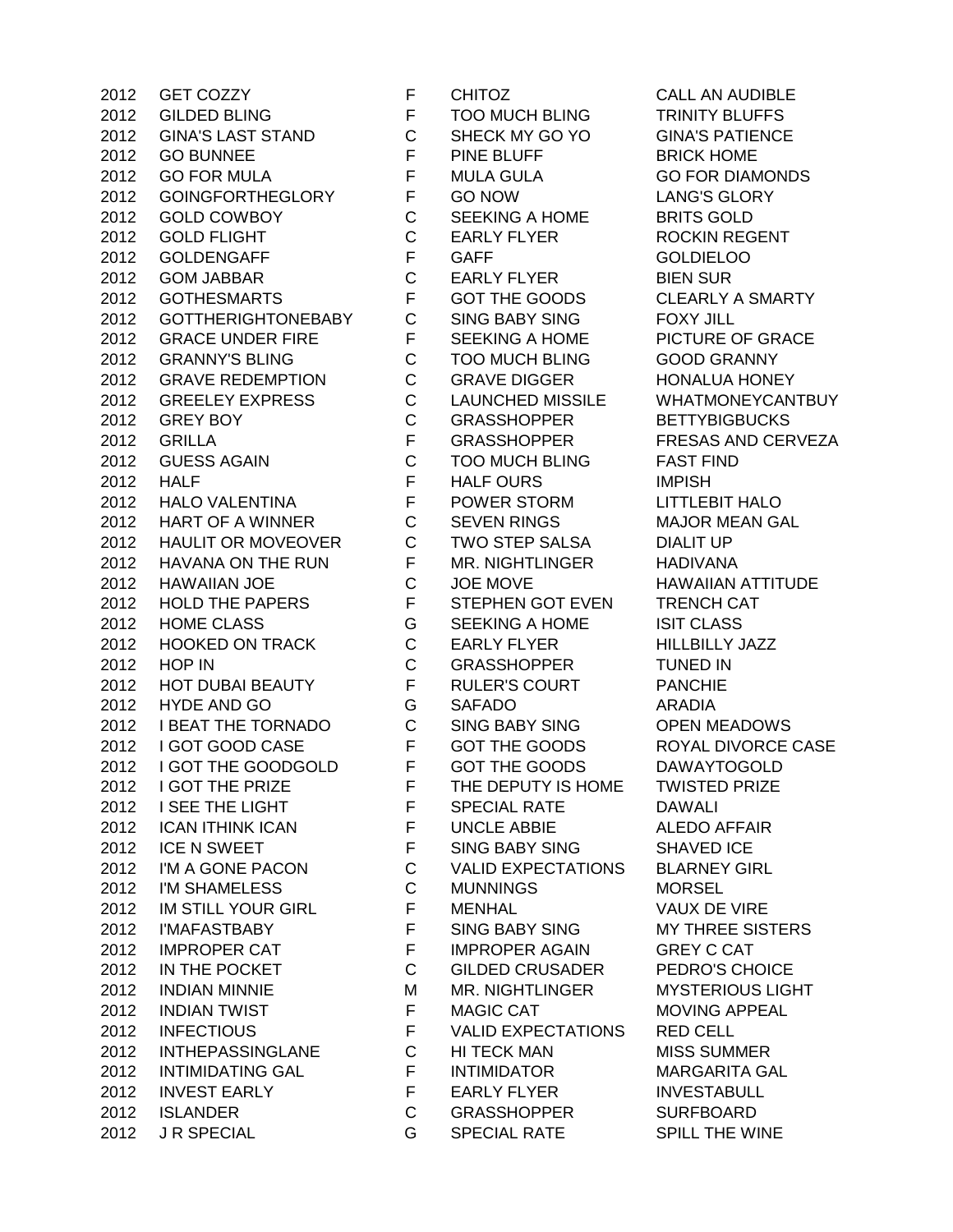JADE EFFORT F ELDON'S EFFORT JADE AIR JAZZICON C LEXICON PRETTY SONYA JESSICAS ARCH C TWENTYEIGHTTWELVE VALID'S HONOR JET TRICK C JET PHONE IT'S DEJA VOU JETS RULER C JET PHONE TERRE'S TREE JING JING JINGLE F SILVER CITY FIREY NINA 2012 JOHN LOUIS' DOC GURANDERO KRISTYS EXPENSIVE JOHN LOUIS' HUNT C CURANDERO KRISTYS LARK JOY'S HOME C SEEKING A HOME COASTALOTA JUAN TON TOMATER G READY'S IMAGE WON TON WIN JUST ALY F JUSTA RED BIRD ALYWONDER JUSTAPHONECALLAWAY G JET PHONE PLEASURETOHAVE 2012 KATE'S CUPID F TRANCUS KATE KATE 2012 KATY FLYING GOLD C EARLY FLYER KATY ELDER 2012 KAYLA'S B F F F MENHAL KAYLA'S SHADOW KEEP GUESSING C SING BABY SING RARE PEACE KEITH THE GRAY G INTIMIDATOR PINING JONES KING COLLIN C DIOGENES D. J. DEVIL CAT LACONA G LIL'S LAD SLEW THE BLUES LADY BALLERINA F SEEKING A HOME MYCLEMENTINE LADY OF ROHAN F BREGO RICE 'N SPICE LAYAL F OLMOS LEGAL GATOR LEAPING LOLA F DIXIELAND HEAT EAVESDROP LECHE DULCE F SHECK MY GO YO DONA MEXICANA LITTLE RAY C SUPREME CAT RAYOFSUNSHINE LITTLE SHAKE F RAISE A ROUGHHOUSE LITTLE WHIPS LITTLE SHANI F SUPREME CAT VICKS SHUFFLER LITTLEZAPPER G GHOSTZAPPER MY MY MY DELILAH LONESOME WIND C GRASSHOPPER DEHERE'S DREAM 2012 LOOKIN PRETTY FRARLY FLYER CATS LEGEND LOOP TWENTY F HECKLE TIMBER JONES 2012 LUCYS ANGEL F FIRST PAYMENT FLIP LUCILLE 2012 LYRICS TO MY SONG G MY GOLDEN SONG DETERMINED DARIA 2012 MADDIE ON THE MOVE F DATRICK SEPTEMBER IN TEXAS MADE ME TALK G SING BABY SING DIXIE DUET 2012 MAGIC ARCH G MAGIC CAT AWAIT MAN OF STATURE C MY GOLDEN SONG FINAL TRICK 2012 MARE OF SHILOH FUNCLE ABBIE DIXIE FLEURA MARINA'S BIG LOVE F VALID EXPECTATIONS WEDDING WEEKEND 2012 MASTER FER FER F MILWAUKEE MIRACLE NOWHERE JONES MAYBEAWESOME C CHATAIN FORTUNATE VISION MEGANS LAD C PRIVATE VOW ASTORIA SONG MEGASIZE C LUNARPAL ARPEGE MENHAL'S LADY F MENHAL RARE JOY MENHAL'S PARADE F MENHAL LEAD THE PARADE MICKEY'S LONGSHOT G MICKEY'S MIRAGE SHE'S THE CURE MILK OF THE WORD F KISS THE KID OTHER LADY MINI MA F JOE MOVE SWEET APPEAL MISS MASTER BIRD F MASTER JAMES LOONEY BIRD MISS MECKE ROSE F UNCLE ABBIE MECKE GIRL MISS QUEEN BLING F TOO MUCH BLING FOOLISH GIRL

JACK FLUSH HIGH G DRUMS OF THUNDER UNCOMMON JEWELL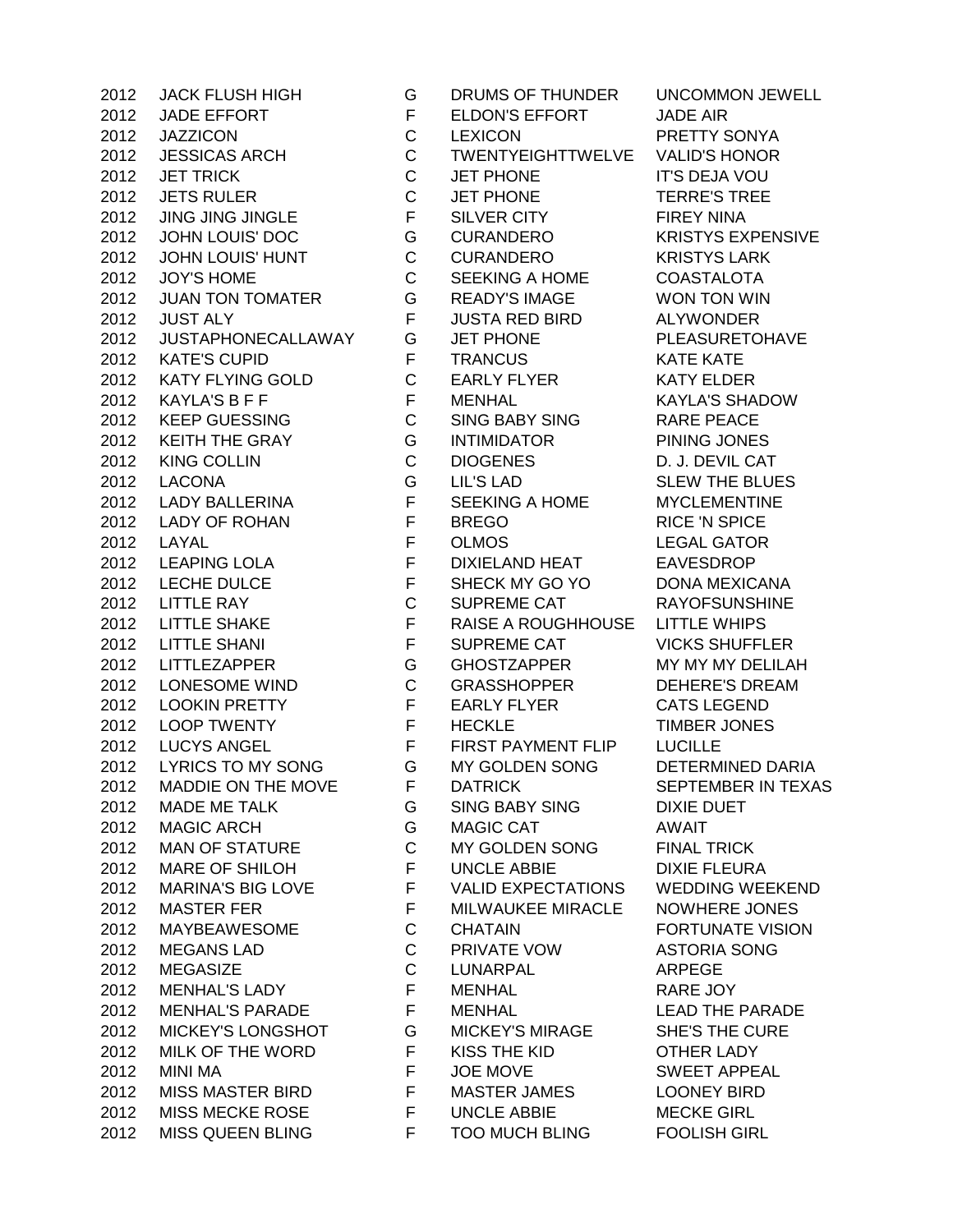2012 MISSY'S BRAT THE RARBIE'S BRAT MISS TRIPLE TURN MONEYMAN JOHN C LEXICON PRAHTHETA 2012 MONNIE MAE F SNOW RIDGE LONE WOLF'S ROSE MOON BABY F SING BABY SING SUMMER MOON MR CLASSIC SENECA C PRIMAL STORM MS CLASSIC SENECA MR PRIMAL JONES C PRIMAL STORM MS GOLDEN WEST MR. HIGHLANDER C GRASSHOPPER THE GRAY SPUR MULA DAWN F MULA GULA CINCY SIN MULA LU F MULA GULA ZOLENA MY COUNTRY CAT C MAGIC CAT MS TRIPLE SEC MY FANCY ROMANCE G BYARS MY FANCY AFFAIR 2012 MY NEPHEW ANDREW GGAFF SUZY TRUE 2012 MY SWEET FORTUNE F DRUMS OF THUNDER FORTUNISTIC NEW SHERIFF C DR. MOJO ROVINA 2012 NINETIES NIETO **CUNSHINE MIKEY** NINETY TO NOTHING NINO DI VINO C SIGHTSEEING XQUENDA NONOBABY C SING BABY SING ROCKABILLYFILLY NUBLADO BLING C TOO MUCH BLING GENERAL REUNION OLD TOE PULPIT C DEVILS PULPIT UNCLES BRIDE ONE BAD BAILEY F SLEW GULCH BAILEY COUNTY 2012 ONE CRAFTY CHIC FBYARS CRAFTY CROOK OUR ADIEU F HECKLE OUR REVIVAL OVERLAND PARK G SNOW RIDGE BONNIE'S SLAM 2012 PA LOLI **F** SILENT PICTURE LA POLI PASSOVER PETE C X RATED CAT APRIL CLOUDS 2012 PATRIOTIC FLYER F EARLY FLYER CROWNING QUEST PAULAS LIL GRAY F LIL'S LAD MS AMERICAN CHAMP PEACH SCHNAPPS C SING BABY SING HALEY'S LOLIPOP PERIZOSO G SHECK MY GO YO GIFT FROM AFRICA PHONE ME C JET PHONE PETE'S FIVE PLASKA G INTIMIDATOR WILD MIST 2012 PLAYFUL BANTER F SEEKING A HOME FIDDLERS KATAMI POLAR EMPRESS F SNOW RIDGE VITTORIA'S DAY POLYCARP C JET PHONE FANCY LOCKET POP SONG C GRASSHOPPER FUNNY TUNE PRADA'S BLING F TOO MUCH BLING KIMBELL'S PRADA PREACH THE WORD C PULPIT WORD O' WISDOM PRESTONS SHOT C LEXICON DOVE SHOT 2012 PRETTY ADIEU F HECKLE PRETTY GALE PRIMAL CALL C PRIMAL STORM CUVEE CALL PRIMAL LIMIT F PRIMAL STORM POWERFUL LAD 2012 PRIMAL STALKER F PRIMAL STORM PROWESS SENECA PRIME PILOT C INTIMIDATOR FAMOUS LADY ANN PRINCEOFFIVESIDES C FIVE DEMON BAG SIDEWALKING PRINCESS ASCONA F WILDNESS C H GENEVA 2012 PROMISE ME SILVER FUSILVER CITY THE UNO MAS PROMESA PROUDTOBEWEST M INTIMIDATOR PROUDTOBEAJONES PULPIT REVIVAL F ORDERLY IMAGO DEI QUADRENNIAL C SPECIAL RATE SOLO ROLO QUICK MOON RISING C MOON SMILE PRISSY JOY RAGTAG CIRCUS G MR. NIGHTLINGER MAJORITY RULE

MISSYATTITUDE F HOLLYCOMBE ONE RARE GIRL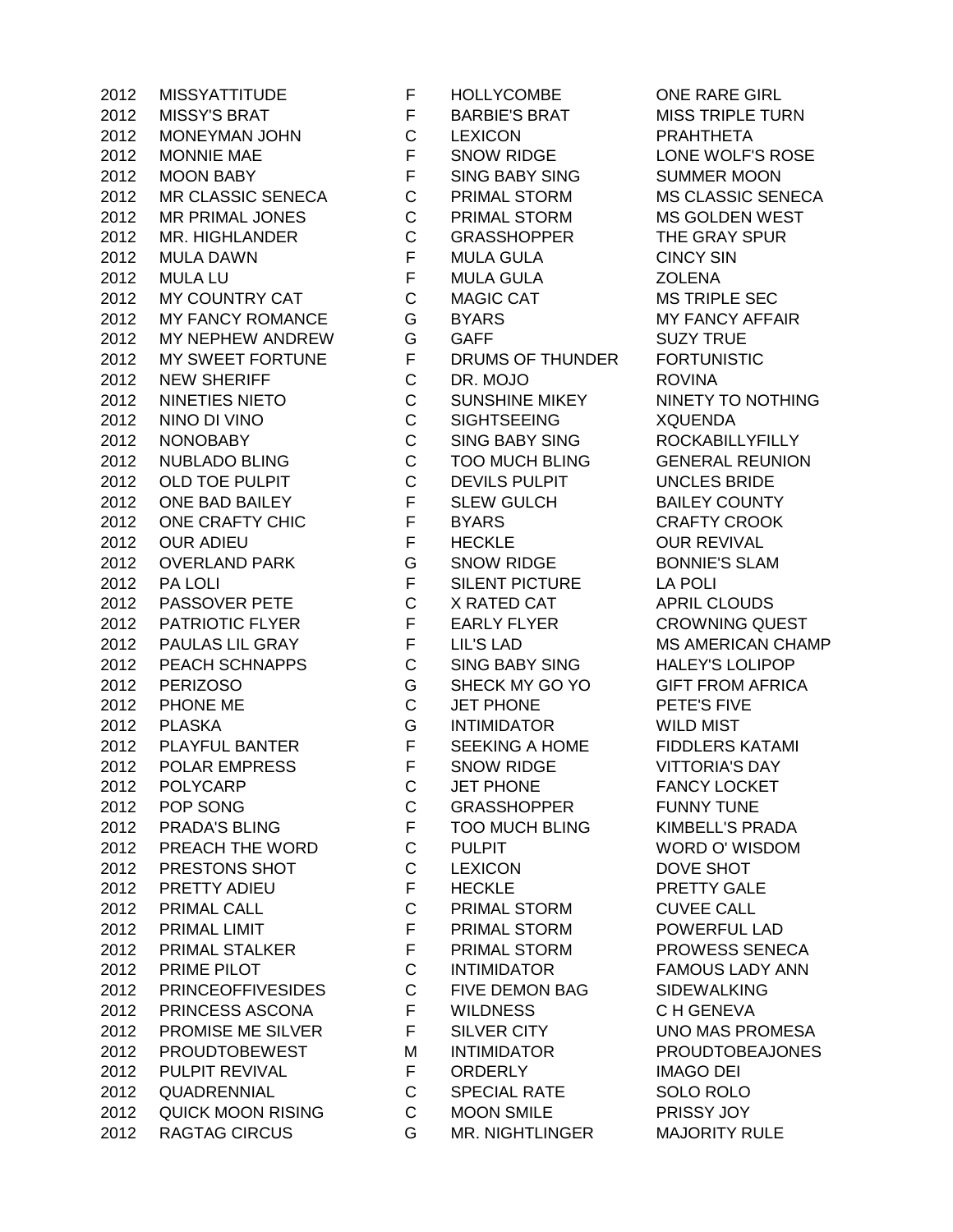RAIN ON ME F SING BABY SING JACKIES BOLD MOVE RALPH'S ANGEL F BETA CAPO WILDLEIGH GOLDEN RANCH FOREMAN C GRASSHOPPER CATARINA RANCH RED PHONE F JET PHONE RED THREAD REDEEMINGTHETIME C COMMANCHERO LUAU BAY RED'S DOUBLE TAP F SHECK MY GO YO GRAND KATIE 2012 REEDS BEST C ELUSIVE BLUFF ITISI REEL MINISTER C EVIL MINISTER IMA REEL BIMBO RIGHTONEBABY C SING BABY SING LOVEYASISTER ROAD TO REDEMPTION M BELLAMY ROAD DEAREST GULCH ROCKETUP G VALID EXPECTATIONS TRULY SUNLIT RODO JONES F SENECA JONES RHODODENDRON ROOT OF ALL EVIL G SEEKING A HOME DARING TACTICS 2012 ROSES TO GO C GO NOW ROSE GLITTER ROSIES MAD MONEY F CAPTAIN COUNTDOWN LUCKEY TO NIGHT 2012 ROYAL CZAR C SHARP HUMOR HENNESSY'S DEEDS ROYAL JELLY F JET PHONE OUR ROYAL SAINT ROYAL JONES G PRIMAL STORM ROYAL COLONIAL RUBY RUMBA F TOO MUCH BLING EXPECTANT DIVA RUDITA F VALID EXPECTATIONS RUNNING DISPUTE RUNAWAY BLING C TOO MUCH BLING RUNAWAY CATER SACRED CROWN C SILENT PICTURE ELK CHEEKY SALI'S SPECIAL F SPECIAL RATE SALINO SALUTED G SPECIAL RATE SEXIANO SAMER C EVERYTHING FREE MY GAMBLIN LADY SANDERHILL G INTIMIDATOR WILDCAT'S BABE SANTACAFE M EARLY FLYER CAFE PACIFIC SARDAEARLY G EARLY FLYER SARDIS LAKE SAUCY GAL F SATURDAY EDITION TEJAS LADY SAUCY SHADOW F TOTAL COMMAND SAUCE FLEET SAVANA NIGHTS F MR. NIGHTLINGER CELSAVANA 2012 SEA LEGS **F** BETA CAPO SAILORLY 2012 SEAMS PERFECT F PLEASANTLY PERFECT TULANE SEE RILEY RUN F DIOGENES RIO RIVER ROSE SEEKIN THUNDER C SEEKING A HOME SHE'S LETAL SEEKING AMORO F SEEKING A HOME RIZO AMORO 2012 SEND IT CINDY F MENHAL MISS HERO'S STAR SEPTEMBER ROSE F STORMY ATLANTIC EVEN MONEY HONEY SEVEN STRIKES G FOUR SEVENS BRITTHADIF 2012 SEVEN VIOLETS F FOUR SEVENS MATTIE M SHAYLEE RULES F RULER'S COURT OLMOSTA SHEIS CLEARLY GOOD F GOT THE GOODS SOCIALLY CLEARED SHE'S SO PRIM F SHECK MY GO YO L'AFRICA SHEZAPIRANHA M SILVER CITY SHEZGOODASITGETS SHEZARAREJOULE F SPECIAL RATE EXPRESSIVE WORD SHINING ARMOUR F SATURDAY EDITION KNIGHT WRITER SHINING CITY F SILVER CITY BATTLE DUCHESS 2012 SILVER AKANTHA M SILVER CITY WILD DITTY SILVER CITY SAL F SILVER CITY DELTA BAND SILVER CITY SALLY F SILVER CITY EARTH KITTEN SILVER DIABLO G SILVER CITY A CERTAIN SMILE

RAIN EXPECTATIONS F VALID EXPECTATIONS FESTIVE RAIN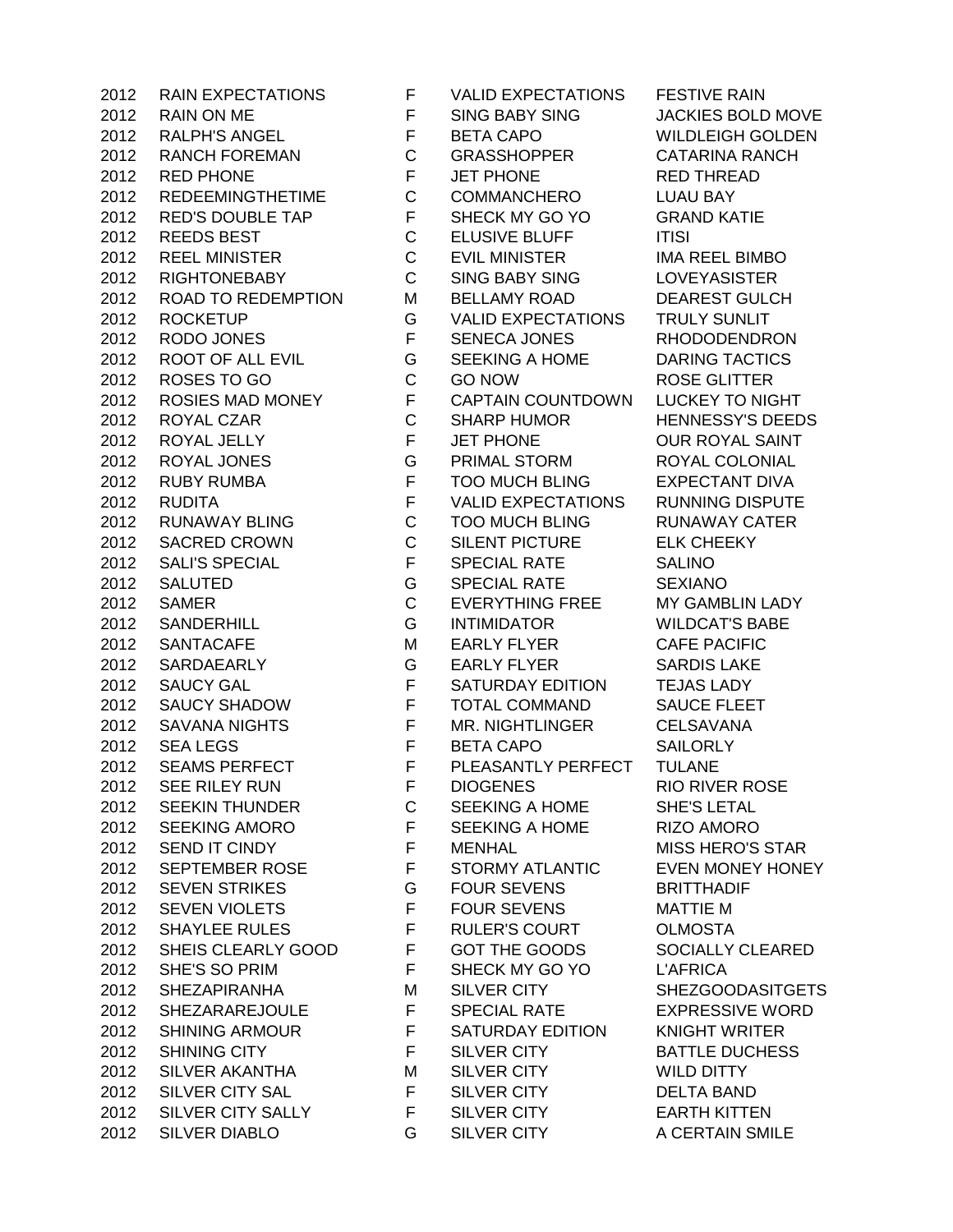|      | 2012 SILVER SPOT          |
|------|---------------------------|
|      | 2012 SILVERHILL           |
| 2012 | SING IT UP                |
| 2012 | <b>SINGING BLURR</b>      |
|      | 2012 SIR MONTE CARLO      |
|      | 2012 SLEWTHECOURT         |
|      | 2012 SMILEY A             |
| 2012 | <b>SMOOCHES</b>           |
| 2012 | SNORING SUZZZZ            |
|      | 2012 SOCIETY CAPO         |
|      | 2012 SOHAPPYTHATURMINE    |
|      | 2012 SOLARJAZZ            |
|      | 2012 SONGOFTEXAS          |
|      |                           |
| 2012 | SOUSAYTHERZACHANCE        |
| 2012 | <b>SPECIAL LYNN</b>       |
|      | 2012 SPECIAL ROCKSTAR     |
|      | 2012 SPECIAL SACRIFICE    |
|      | 2012 SPEED ADDICTION      |
| 2012 | <b>SPIDER'S ALIBI</b>     |
| 2012 | SPIRIT OF ROYALTY         |
|      | 2012 SPRING VALLEY JET    |
|      | 2012 STALWART LIONESS     |
|      | 2012 STAR OF COMANCHE     |
|      | 2012 STAR STEPPER         |
| 2012 | <b>STATINGTHEOBVIOUS</b>  |
| 2012 | <b>STEVIE GIRL WONDER</b> |
|      | 2012 STORM GIRL           |
|      | 2012 STORMY SENECA        |
|      | 2012 STRIKING MESA        |
| 2012 | SUGAR ON THE GRASS        |
| 2012 | <b>SUMMER DAWN</b>        |
|      | 2012 SUMMER PARADE        |
|      | 2012 SUNAWAY              |
|      | 2012 SUPER KATY           |
| 2012 | <b>SUPERMASON</b>         |
| 2012 | SUPREME SISSY             |
| 2012 | <b>SURE FORM</b>          |
| 2012 | <b>SWEET NORMAIRINE</b>   |
| 2012 | SWEET SASSY SARAH         |
| 2012 | <b>SWEET SISTER</b>       |
| 2012 | <b>SWINGTIME</b>          |
| 2012 | <b>TALEGA DE GATTA</b>    |
| 2012 | TEA FOR TWO               |
| 2012 | <b>TEXAS BELLE</b>        |
| 2012 | THE CINCO KID             |
| 2012 | THE LONE ROO              |
| 2012 | THIS IS NOT SONATA        |
| 2012 | THRIFT SHOP               |
| 2012 | <b>THUNDERING PRAYER</b>  |
| 2012 | <b>TIFFANY ROUNDABOUT</b> |
|      | 2012 TIFFANY STORM        |
|      | <b>TIME FOR TAYLOR</b>    |
| 2012 |                           |

F SILVER CITY SUPER SAN SAN C SILVER CITY INDIAN NATION C SING BABY SING UNDECLARED F SING BABY SING LUNAR BAY C WILDNESS PRINCESS MONACO G WIMBLEDON MISS ROSE C UNCLE ABBIE WAVE N SMILE F TOO MUCH BLING KISS BUDDHA BYEBYE F SING BABY SING COUNT MY NICHOLS C BETA CAPO JET SET SOCIETY F DISCREETLY MINE SIGN UP F GRASSHOPPER SOLARFAST G SNOW RIDGE SENECA SONG F SCRIMSHAW BANDIT GIRL F SPECIAL RATE WACO LYNN F SPECIAL RATE BUCKSTAR C SPECIAL RATE SPRING OF LIFE C GRAVE DIGGER SAVORY CREEK C LOOKIN AT LUCKY MISS MISSILE C EXCLUSIVE ZONE RED SHOES ROMP C UNCLE ABBIE JET G PRIDE F CHATAIN TENACIOUS LIONESS F LOTS OF SLEW PHONE JEANETTE F BYARS STAR EMBLEM G STATE YOUR CASE RUNAWAY NANCY F MENHAL STEVIE WONDERGIRL F PRIMAL STORM THE GIRL ROCKS M PRIMAL STORM SENECA ETHEL F SKY MESA SMART 'N STRIKING F GRASSHOPPER EXPECTING SUGAR F COMMANCHERO A. J. RED ROCKER **2012 G PARADING SUMMER QUEEN** F TALKING DUKE SUNNY'S QUEEN F SUPREME CAT KATHRYN'S LIFE C GRASSHOPPER FOLKSY F SUPREME CAT FLATBUSH FLYER C TOTAL COMMAND DYNASURE F WHITEHOUSE CHARLIE SWEET NORMAJEAN F SNOW RIDGE HONOUR SHAKER F INTIMIDATOR SUMMER OF SEVENTY G GRASSHOPPER SOFT MUSIC 2012 GO NOW TALEGA DE ORO F VALID EXPECTATIONS BRIDAL TEA F ANGLIANA INTHEMIDDLEOFITALL G SPECIAL RATE TEENIE TALLY C SING BABY SING HOLLYE LYNNE F SATURDAY EDITION MISS DYNAFLO C TWENTYEIGHTTWELVE SWEETWATER MISS C THUNDER GULCH SINGASONG F SENECA JONES ROYAL ROUNDABOUT F PRIMAL STORM TIFFANY ROYAL C SILENT PICTURE GUAJILLA HONEY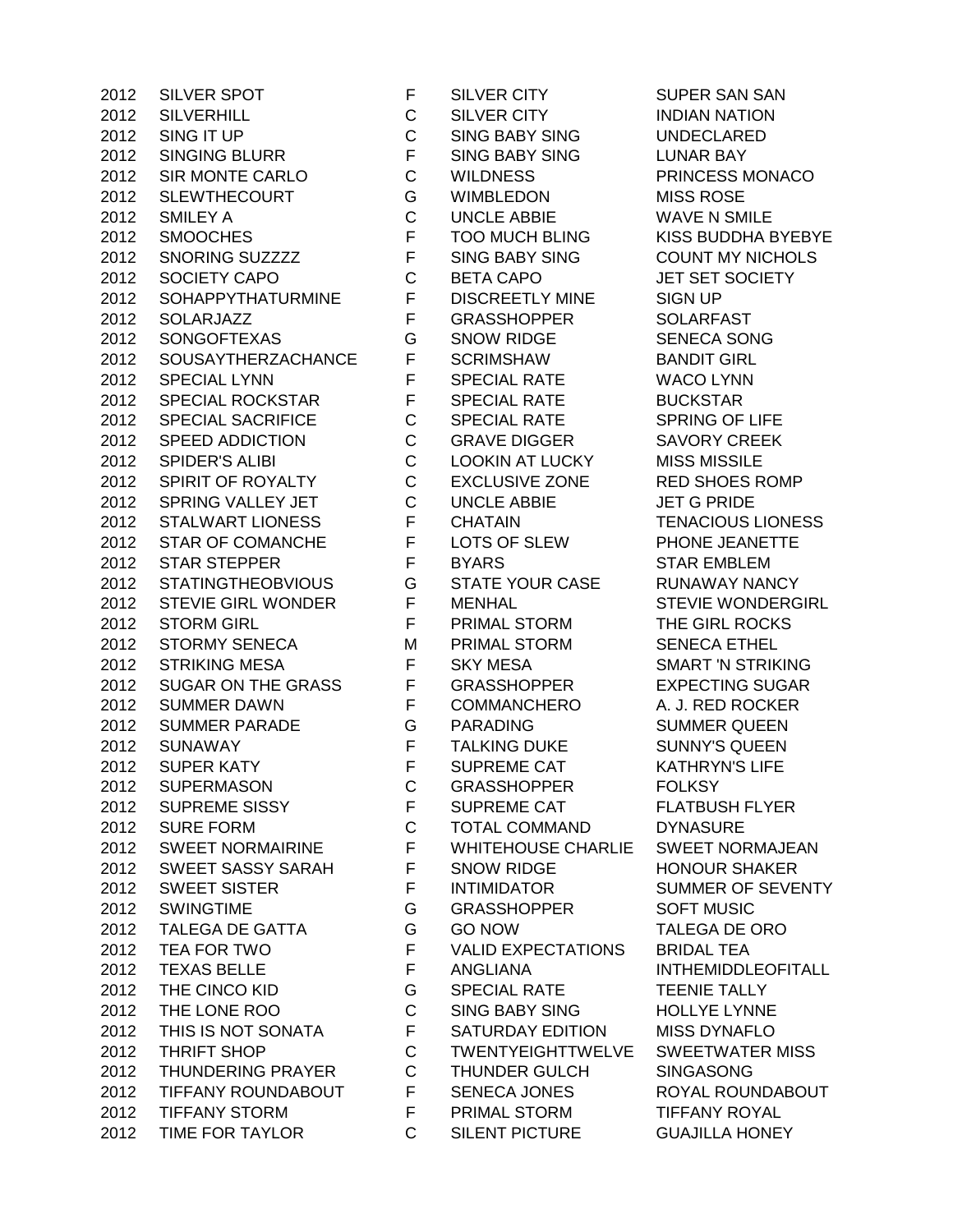| 2012. | TOO PRETTY TO WO       |
|-------|------------------------|
| 2012  | <b>TOO WISE</b>        |
| 2012  | <b>TOUCHOFJONES</b>    |
| 2012  | <b>TOWN AND COUNTF</b> |
| 2012  | <b>TROUBLEINABAG</b>   |
| 2012  | <b>TROYS FLYER</b>     |
| 2012  | <b>TRUBY</b>           |
| 2012  | <b>TY'S AGENDA</b>     |
| 2012  | UH HUH BABY            |
| 2012  | <b>UNCLE WITT</b>      |
| 2012  | UNNAMED                |
| 2012  | <b>UNNAMED</b>         |
|       | <b>UNNAMED</b>         |
| 2012  |                        |
| 2012  | UNNAMED                |
| 2012  | UNNAMED                |
| 2012  | UNNAMED                |
| 2012  | <b>UNNAMED</b>         |
| 2012  | <b>UNNAMED</b>         |
| 2012  | <b>UNNAMED</b>         |
| 2012  | <b>UNNAMED</b>         |
| 2012  | <b>UNNAMED</b>         |
| 2012  | <b>UNNAMED</b>         |
| 2012  | <b>UNNAMED</b>         |
| 2012  | <b>UNNAMED</b>         |
| 2012  | UNNAMED                |
| 2012  | UNNAMED                |
| 2012  | UNNAMED                |
| 2012  | <b>UNNAMED</b>         |
| 2012  | UNNAMED                |
| 2012  | UNNAMED                |
| 2012  | <b>UNNAMED</b>         |
| 2012  | <b>UNNAMED</b>         |
| 2012  | <b>UNNAMED</b>         |
| 2012  | <b>UNNAMED</b>         |
| 2012  | UNNAMED                |
| 2012  | UNNAMED                |
| 2012  | UNNAMED                |
| 2012  | UNNAMED                |
| 2012  | UNNAMED                |
| 2012  | UNNAMED                |
| 2012  | UNNAMED                |
| 2012  | UNNAMED                |
| 2012  | UNNAMED                |
| 2012  | UNNAMED                |
|       |                        |
| 2012  | UNNAMED                |
| 2012  | UNNAMED                |
| 2012  | UNNAMED                |
| 2012  | UNNAMED                |
| 2012  | UNNAMED                |
| 2012  | UNNAMED                |
| 2012  | UNNAMED                |
| 2012  | <b>UNNAMED</b>         |

ORK F SILENT PICTURE MAROONWHITEANDFAST F TOO MUCH BLING MRS. ED G SENECA JONES TOUCHOFREALITY 2012 TOWN THE INTIMIDATOR READRAS JONES F FIVE DEMON BAG DOUBLETHETROUBLE C EARLY FLYER CORYPHEE F ADMINISTRATION DR'S GAL G BETA CAPO ISOLDE C SING BABY SING STAR STORMY C UNCLE ABBIE CHROMEDOLL F DEVILS PULPIT ADORNED CASTELLI F NIAGARA CAUSEWAY AIR KELLY F SIGHTSEEING BELLE SOUTH F DIXIELAND HEAT BUTTER IS GOLD C NIAGARA CAUSEWAY CASHEL F DIXIELAND HEAT CI CI ME C CAPTAIN COUNTDOWN CONTROL PREMIUM F WAR CHANT DAME CAMILLE F VALID EXPECTATIONS DOUGHNUT F HOLD ME BACK ENCHANTING F SNOW RIDGE GINNY'S PIG F DEVILS PULPIT HAYLEE FIRE C DEVILS PULPIT HIGHLY ADORNED C ANGLIANA IT'S VODKA TALKING F SNOW RIDGE JOHANNES RUN C MILWAUKEE MIRACLE KATE'S HURRAHY C SNOW RIDGE LIGHT THE CROWN F DIXIELAND HEAT LIGHTINGINMYVEINS F DEVILS PULPIT MEMORIES BY NIGHT F VALID EXPECTATIONS MISS GOLDEN CAT F MILWAUKEE MIRACLE MY GIRL BESS C DEVILS PULPIT NIGHT SPEEKER F CHITOZ OFFICER'S BOOTS F GRASSHOPPER OLMITA F GOT THE GOODS PARIS BY STORM C SING BABY SING PINWHEEL F RULER'S COURT PRETTY SQUALL C ANGLIANA PURSE SNATCHER C UNBRIDLED ENERGY ROOM FOR TWO F PENITENT MAN SAGE'S DREAM C NIAGARA CAUSEWAY SCARLETT'S PLACE F DANCER'S GHOST SHE'S SO UNUSUAL F LEXICON SKYLINE C CITY ZIP SMART SAMANTHA F WARRIOR'S REWARD SMOKING KITTY F DRUMS OF THUNDER SPY ALY F SILVER CITY STAR VINTAGE C SING BABY SING SUGAR CANDY C PENITENT MAN SUNNY'S CLOVER **2012 UNITED SWAIN'S MUTINY** C MR. TALLEY SWEARING BY LOVE F SATURDAY EDITION TEJAS DOLL